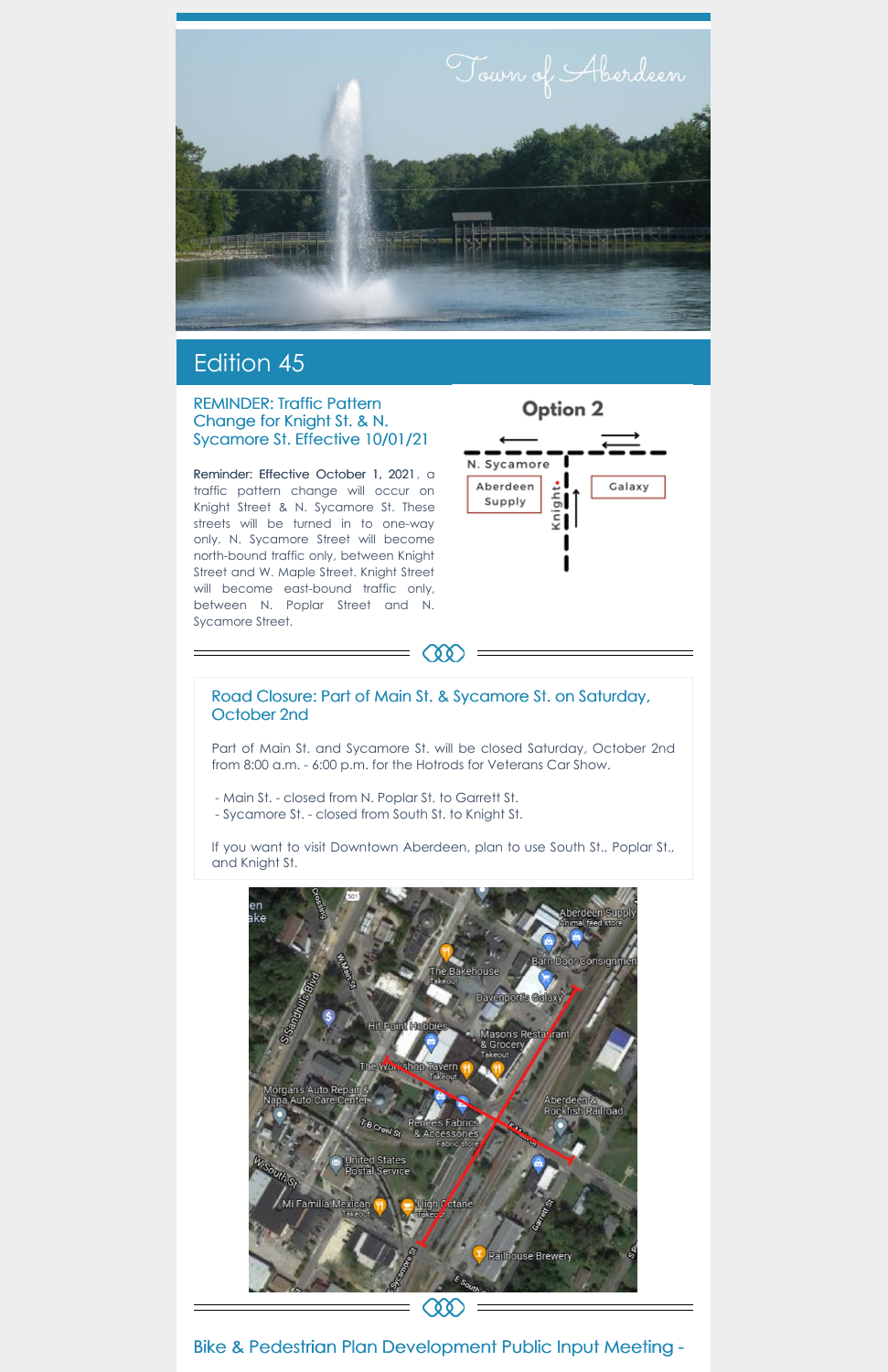### October 6th

The Bike & Pedestrian Steering Committee invites citizens to a public meeting scheduled for October 6, 2021 at 6:30 p.m. The meeting will be held at the Robert N. Page Municipal Building located at 115 N. Poplar St.

If you are unable to attend the public meeting, questions or input can be sent to Planner Orloff at dorloff@townofaberdeen.net.

**COO** 



Where well-informed community members become tomorrow's knowledgeable leaders.

# IN CITIZENS ACADEMY:

You'll be able to hear from top Town staff - the people who shape the Town policies. There will be three two-hour evening sessions. Topics to include:

- Administrative Services
- Parks & Rec and Public Works
- Public Safety

Dinner will be provided.

Class is no cost to individuals and is limited to 15 participants.





OR

FOR AN APPLICATION VISIT TOWN HALL (115 N. POPLAR ST.) WWW.TOWNOFABERDEEN.NET

The purpose of the public meeting is to allow citizens to give input and feedback on the Bike and Pedestrian Plan that is in development.

Interested participants will submit an application and be selected on a firstcome, first-served basis. Class size will be limited to 15 participants. When class capacity has been met, the excess applications are carried over to the next academy. Applications request the standard information, such as name, address, phone number, e-mail address, and employer name and address, but they also ask for the applicant's birthplace, length of time living in Aberdeen and Moore County, interests and accomplishments, and expectations from the program.

 $^{\circ}$ 

- Grounds Maintenance Worker
- Landscape Planner
- Full-time Police Officer
- Part-time Firefighter/EMT
- Part-time Field/Gym Supervisor

# Boards & Commissions Meeting Dates

- October 11 6:00 p.m. Town Board Work Session
- 
- $\bullet\,$  October 18 4:30 p.m. Historic Preservation Commission Meeting
- October 19 12:00 p.m. Appearance & Beautification Commission Meeting
- October 21 6:00 p.m. Planning Board Meeting
- October 25 6:00 p.m. Town Board Meeting
- October 26 9:00 a.m. Downtown Aberdeen Advisory Board Meeting
- October 28 6:00 p.m. Parks & Recreation Advisory Committee Meeting

View the agendas for all meetings.

#### Want to Work for the Town or Know Someone Who Does?

The Town is currently accepting applications for the following positions:

Full-time employees receive the following benefits package: 5% 401-k contribution, Local Governmental Employees Retirement System membership, paid medical, dental and life insurance, 12 paid holidays + paid birthday day off, vacation and sick